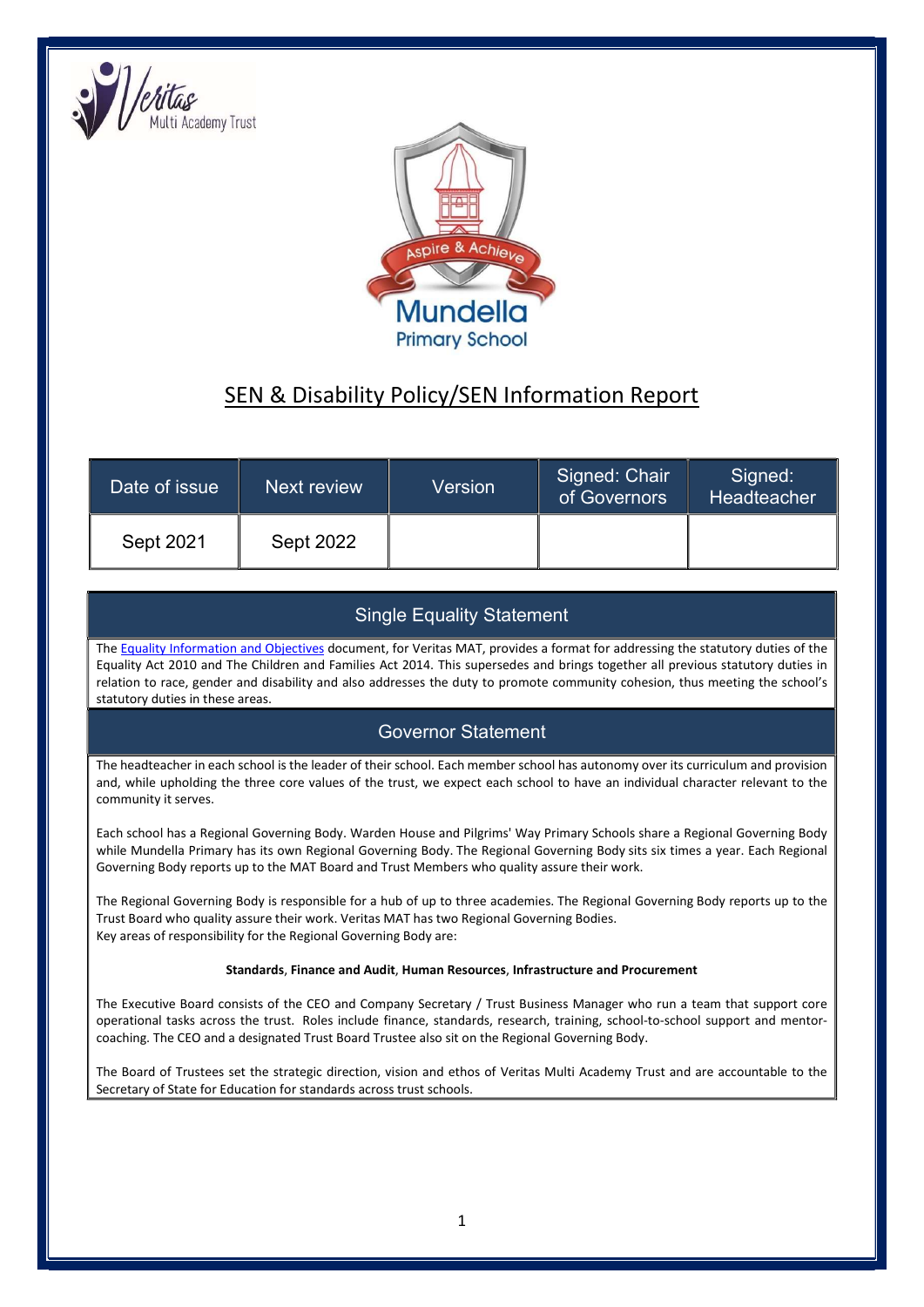This policy is written in line with the requirements of:-

Children and Families Act 2014

SEN Code of Practice 2015

SI 2014 1530 Special Educational Needs and Disability Regulations 2014

Part 3 Duties on Schools – Special Educational Needs Co-ordinators

Schedule 1 regulation 51– Information to be included in the SEN information report

Schedule 2 regulation 53 – Information to be published by a local authority in its local offer

Equality Act 2010

Schools Admissions Code, DfE 1 Feb 2012

SI 2012 1124 The School Information (England) (Amendment) Regulations 2012

SI 2013 758 The School Information (England) (Amendment) Regulations 2013

#### Definition of SEN

A child or young person has SEN if they have a learning difficulty or disability which calls for special educational provision to be made for him or her.

A child of compulsory school age or a young person has a learning difficulty if he or she:

- (a) Has a significantly greater difficulty in learning than the majority of others of the same age; or
- (b) Has a disability which prevents or hinders him or her from making use of facilities of a kind generally provided for others of the same age in mainstream schools or mainstream post-16 institutions. SEN Code of Practice (2015, p 15)

#### Definition of disability

Many children and young people who have SEN may also have a disability under the Equality Act 2010 – that is'…a physical or mental impairment which has a long-term and substantial adverse effect on their ability to carry out normal day-to-day activities'. This definition provides a relatively low threshold and includes more children than many realise: 'long-term' is defined as 'a year or more' and 'substantial' is defined as 'more than minor or trivial' SEN Code of Practice (2015, p16)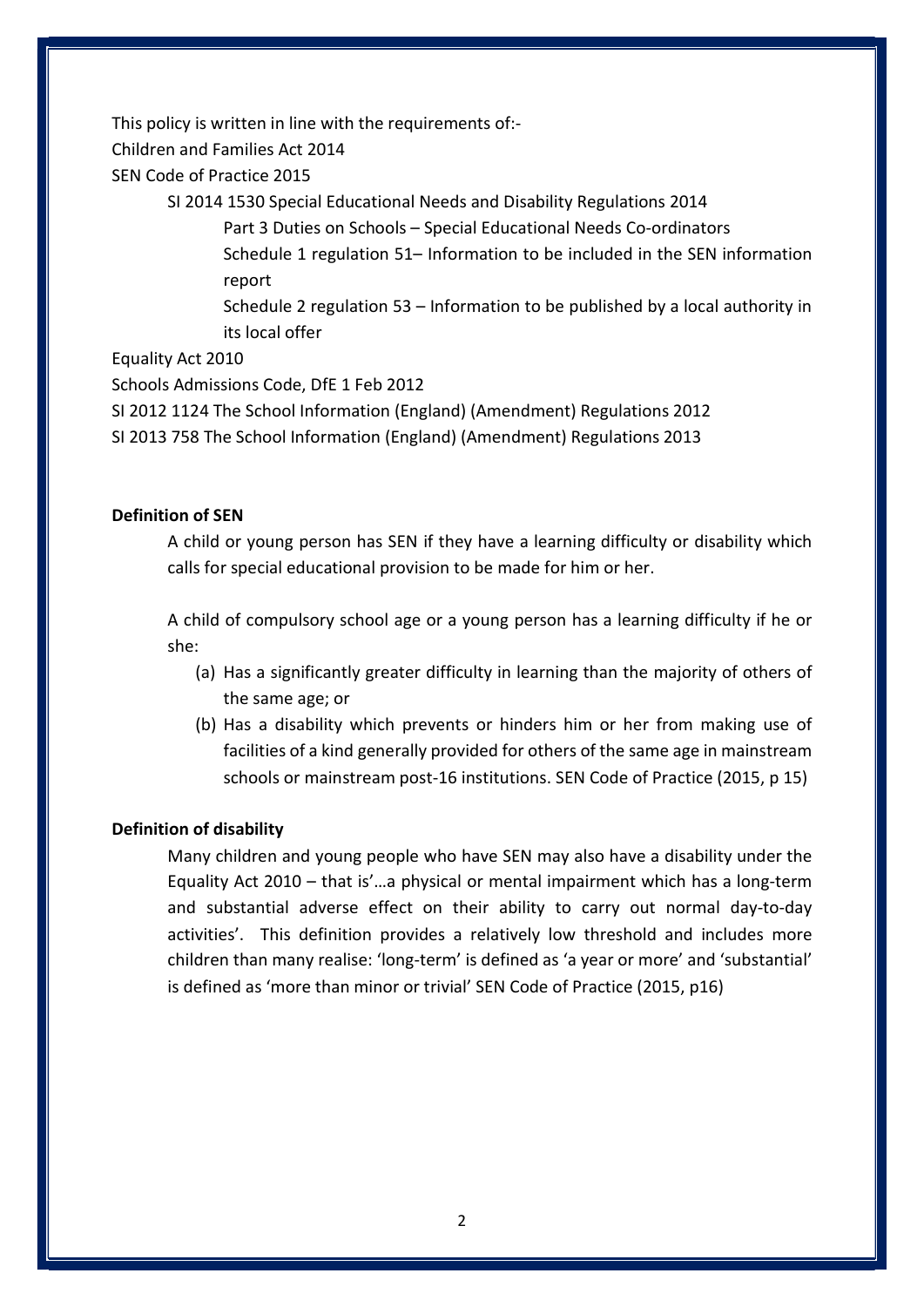#### 1 The kinds of special educational need for which provision is made at the school

At Mundella Primary School we can make provision for many kinds of frequently occurring special educational need without a statement of special educational needs / Education, Health and Care Plan, for instance dyslexia, dyspraxia, speech and language needs, autism, asperger's syndrome, learning difficulties and behaviour difficulties. There are other kinds of special educational need which do not occur as frequently and with which the school is less familiar, but we can access training and advice so that these kinds of needs can be supported.

The admission arrangements for pupils without a statement of special educational needs / Education, Health and Care Plan do not discriminate against or disadvantage disabled children or those with special educational needs.

#### 2 Information about the policy for identification and assessment of pupils with SEN

At Mundella Primary School we monitor the progress of all pupils six times a year to review their academic progress. We also use a range of assessments with all the pupils at various points.

Where progress is not sufficient, even if special educational need has not been identified, we put in place extra support to enable the pupil to catch up.

Some pupils may continue to make inadequate progress, despite high-quality teaching targeted at their areas of weakness. For these pupils, and in consultation with parents, we will use a range assessment tools to determine the cause of the learning difficulty.

The purpose of this more detailed assessment is to understand what additional resources and different approaches are required to enable the pupil to make better progress. These will be shared with parents, put into a SEN support plan and reviewed regularly, and refined / revised if necessary. At this point we will have identified that the pupil has a special educational need because the school is making special educational provision for the pupil which is additional and different to what is normally available.

If the pupil is able to make good progress using this additional and different resource (but would not be able to maintain this good progress without it) we will continue to identify the pupil as having a special educational need. If the pupil is able to maintain good progress without the additional and different resources he or she will not be identified with special educational needs. When any change in identification of SEN is changed parents will be notified.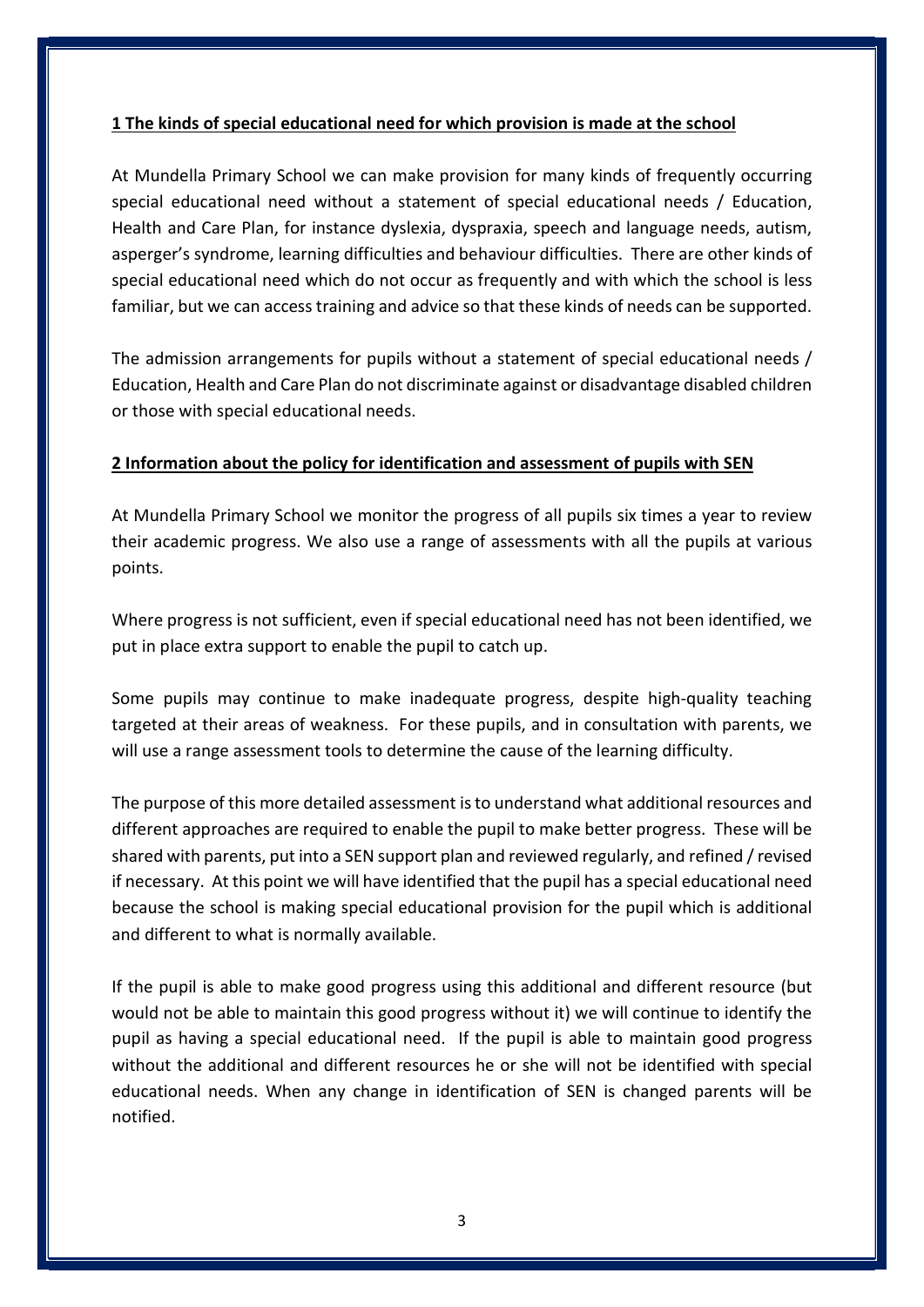We will ensure that all teachers and support staff who work with the pupil are aware of the support to be provided and the teaching approaches to be used.

### 3 Information about the school's policies for making provision for pupils with special educational needs whether or not they have EHC Plans, including

#### 3a How the school evaluates the effectiveness of its provision for such pupils

Each review of the SEN support plan will be informed by the views of the pupil, parents and class/subject teachers and the assessment information from teachers which will show whether adequate progress is being made.

The SEN Code of Practice (2015, 6.17) describes inadequate progress thus:

- Is significantly slower than that of their peers starting from the same baseline
- Fails to match or better the child's previous rate of progress
- Fails to close the attainment gap between rate of progress
- Widens the attainment gap

For pupils with or without a statement of special educational needs / Education, Health and Care Plan there will be an annual review of the provision made for the child, which will enable an evaluation of the effectiveness of the special provision. The collation of all annual review evaluations of effectiveness will be reported to the governing body.

### 3b the school's arrangements for assessing and reviewing the progress of pupils with special educational needs

Every pupil in the school has their progress tracked six times per year. In addition to this, pupils with special educational needs may have more frequent assessments of reading age, spelling age etc. The assessments we use at Mundella Primary School are based around a combination of our own school monitoring sheets and Target Tracker. Using these it will be possible to see if pupils are increasing their level of skills in key areas.

If these assessments do not show adequate progress is being made the SEN support plan will be reviewed and adjusted.

#### 3c the school's approach to teaching pupils with special educational needs

High quality teaching, differentiated for individual pupils, is the first step in responding to pupils who have or may have SEN. Additional intervention and support cannot compensate for a lack of good quality teaching. Schools should regularly and carefully review the quality of teaching for all pupils, including those at risk of underachievement. This includes reviewing and, where necessary, improving, teachers' understanding of strategies to identify and support vulnerable pupils and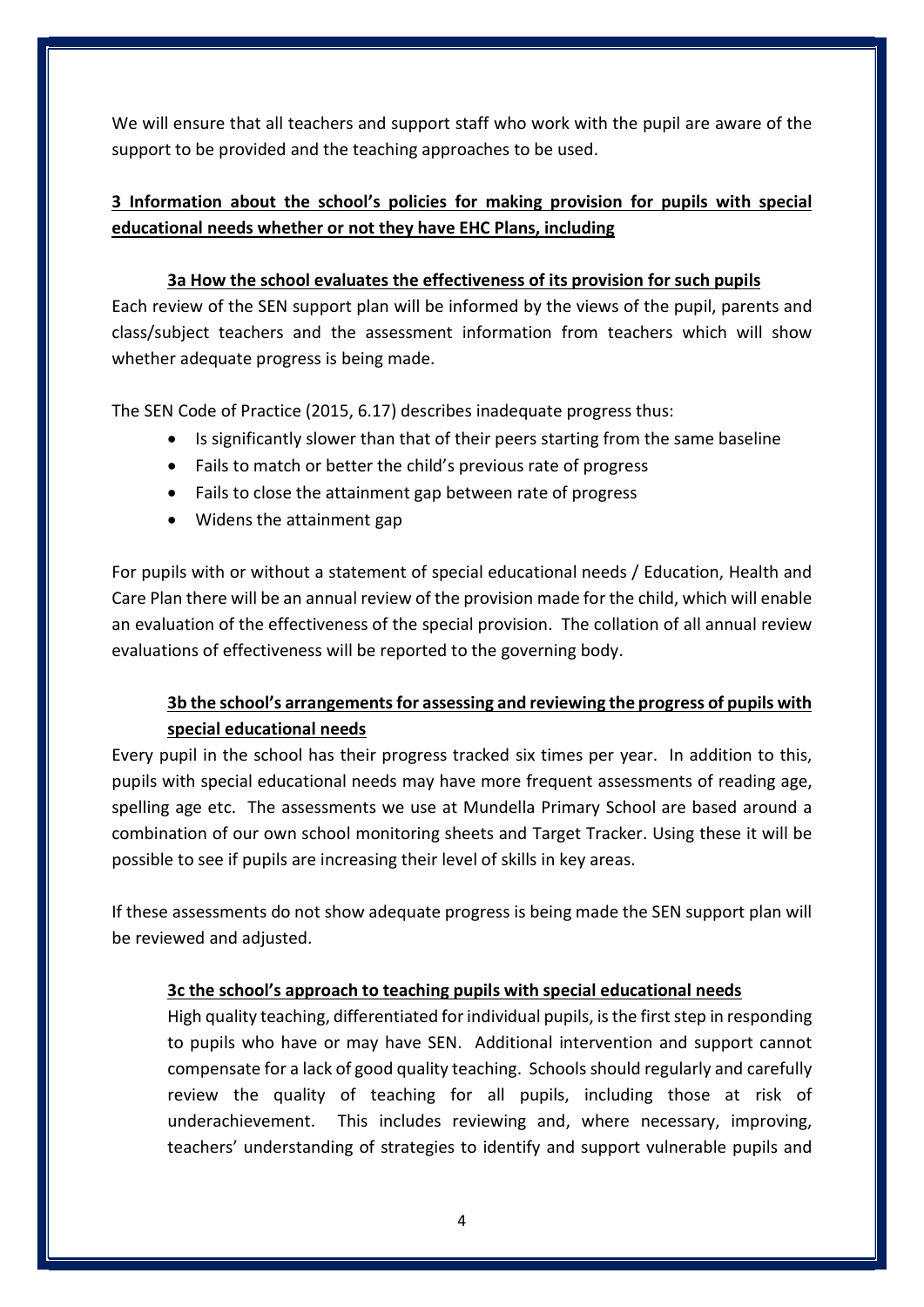their knowledge of the SEN most frequently encountered SEN Code of Practice (2015, 6.37)

In Mundella Primary School the quality of teaching is judged to be good.

We follow the Mainstream Core Standards advice developed by Kent County Council to ensure that our teaching conforms to best practice.

In meeting the Mainstream Core Standards the school employs some additional teaching approaches, as advised by internal and external assessments e.g. one to one tutoring / precision teaching / mentoring, small group teaching, use of ICT software learning packages. These are delivered by additional staff employed through the funding provided to the school as 'notional SEN funding'

#### 3d how the school adapts the curriculum and learning environment for pupils with special educational needs

At Mundella Primary School we follow the advice in the Mainstream Core Standards on how to adapt the curriculum and the learning environment for pupils with special educational needs. We also incorporate the advice provided as a result of assessments, both internal and external, and the strategies described in statements of special educational needs / Education, Health and Care Plans.

#### 3e additional support for learning that is available to pupils with special educational needs

As part of our budget we receive 'notional SEN funding'. This funding is used to ensure that the quality of teaching is good in the school and that there are sufficient resources to deploy additional and different teaching for pupils requiring SEN support. The amount of support required for each pupil to make good progress will be different in each case. In very few cases a very high level of resource is required. The funding arrangements require schools to provide up to £6000 per year of resource for pupils with high needs, and above that amount the Local Authority should provide top up to the school but this often requires application and a lengthy process before money is allocated.

### 3f how the school enables pupils with special educational needs to engage in activities of the school (including physical activities) together with children who do not have special educational needs

All clubs, trips and activities offered to pupils at Mundella Primary School are available to pupils with special educational needs either with or without a statement of special educational needs / Education, Health and Care Plan. Where it is necessary, the school will use the resources available to it to provide additional adult support to enable the safe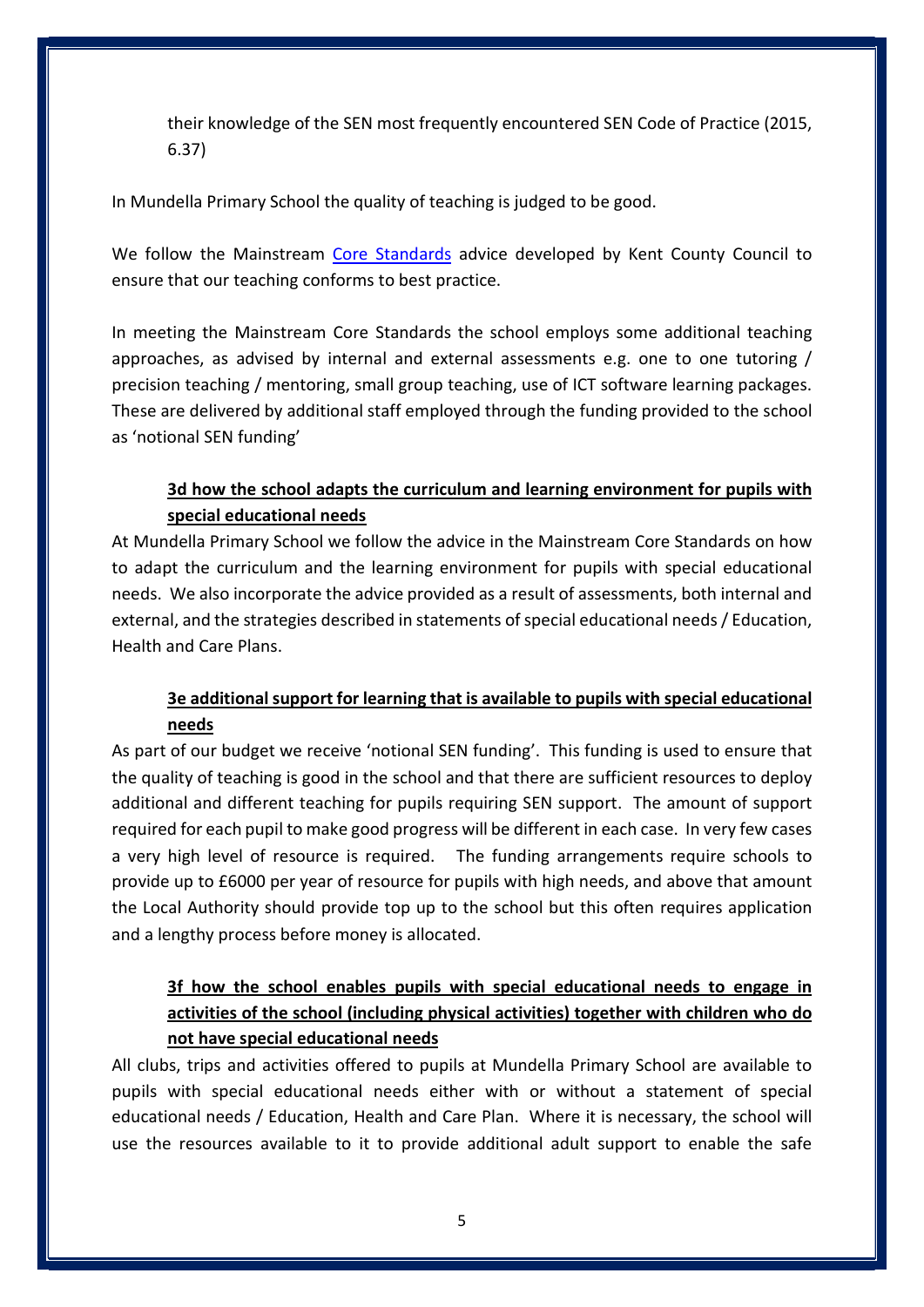participation of the pupil in the activity but may, occasionally, ask for support from a family member.

### 3g support that is available for improving the emotional and social development of pupils with special educational needs

At Mundella Primary School we understand that an important feature of the school is to enable all pupils to develop emotional resilience and social skills, both through direct teaching, for instance PSHE, and indirectly with every conversation adults have with pupils throughout the day.

For some pupils with the most need for help in this area we also can provide the following access to counsellor, mentor time with member of senior leadership team, nurture time within the Rainbow Room external referral to CAHMs, time-out/safe space for pupil to use when upset or agitated and play therapy.

Pupils in the early stages of emotional and social development because of their special educational needs will be supported to enable them to develop and mature appropriately. This will usually require additional and different resources, beyond that required by pupils who do not need this support.

### 3h support that is available with consideration of the Covid 19 outbreak for pupils with special educational needs

At Mundella Primary School we recognise that the Covid 19 Pandemic; and associated fallout, has and will affect pupils with SEND, and their families, in broad and various ways. Therefore we recognise that constant and effective communication, review of needs and strategies and attention to and identification of changes is necessary to ensure that pupils make and maintain progress.

Pupil Progress assessments and meetings, termly reporting procedures and check-ins with pupils and their families (formal and informal) will form the basis of needs identification. An imperative partnership with families; whom may also be struggling, will reduce complications and help schools recognise and respond to needs and change.

#### 4 The name and contact details of the SEN Co-ordinator

The SENCO at Mundella Primary School is Mrs Wharmby, who is a qualified teacher and is accredited by the National Award for SEN Co-ordination. The Inclusion Assistant is Sarah Baker, who is first port of call for any queries,

Lauren Wharmby is available on 01303 252265 or lwharmby@mundella.kent.sch.uk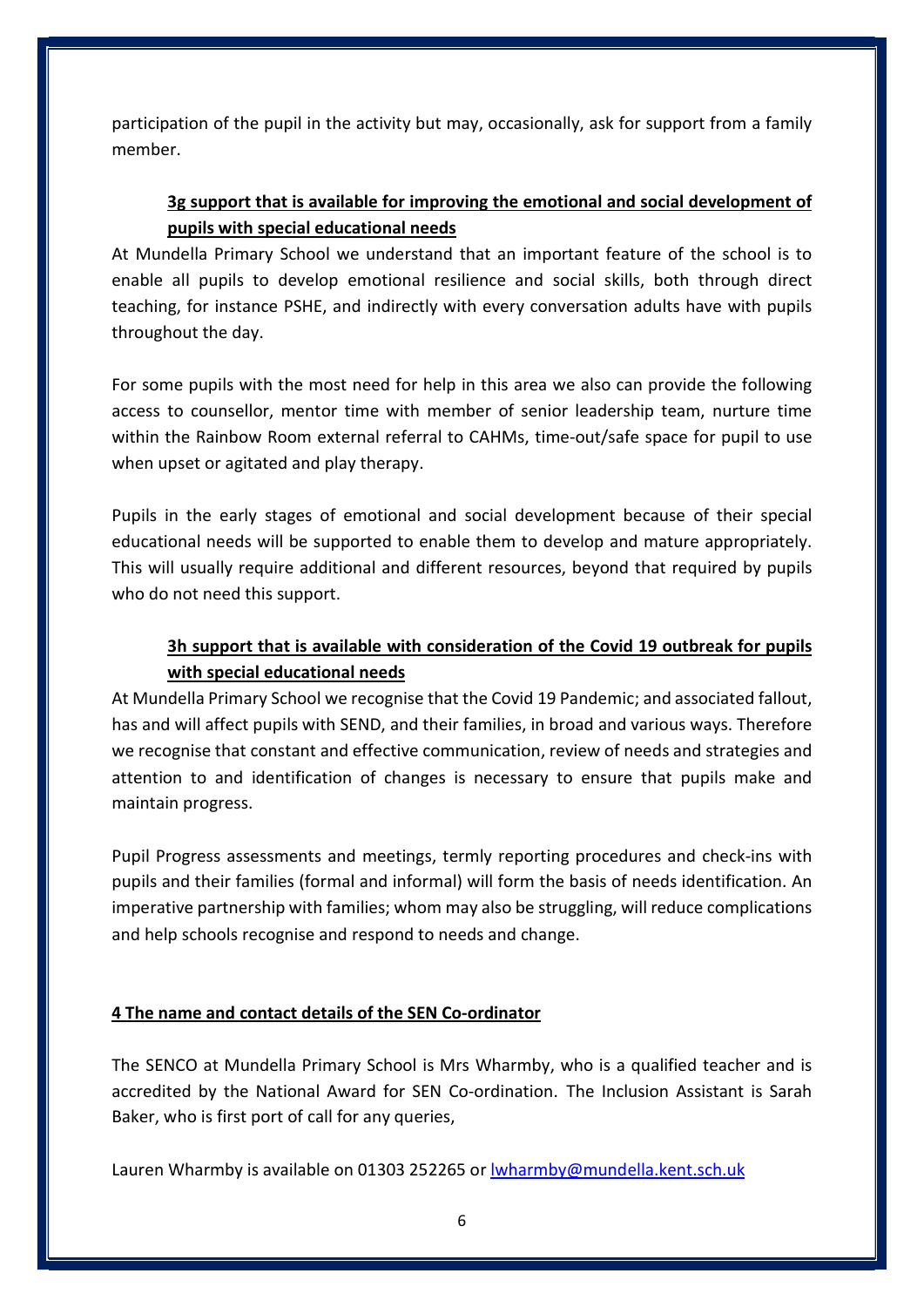Sarah Baker is available on 01303 252265 or sbaker@mundella.kent.sch.uk

### 5 Information about the expertise and training of staff in relation to children and young people with special educational needs and how specialist expertise will be secured

Teachers and teaching assistants have a range of relevant training including ASD, Speech and Language awareness, supporting Speech and Language impairment, Clever hands, Fizzy, Nurture, social skills, and The Incredible Five Point Scale.

Where a training need is identified beyond this we will find a provider who is able to deliver it. Training providers we can approach are: The Beacon Specialist Teaching and Learning Service, Elms, Goldwyn, Educational Psychologists, Speech and Language Therapists, School Nursing, CHYPS, CHATS, Young Healthy Minds, Young Carers, East Kent Hospitals Trust, dyslexia specialists etc. The cost of training is covered by the notional SEN funding.

### 6 Information about how equipment and facilities to support children and young people with special educational needs will be secured

Where external advisors recommend the use of equipment or facilities which the school does not have, we will purchase it using the notional SEN funding, or seek it by loan. For highly specialist communication equipment the school will seek the advice of the KCC Communication and Assistive Technology team.

### 7 The arrangements for consulting parents of children with special educational needs about, and involving them in, their education

All parents of pupils at Mundella Primary School are invited to discuss the progress of their children on two occasions a year and receive a written report six times per year. In addition we are happy to arrange meetings outside these times. As part of our normal teaching arrangements, all pupils will access some additional teaching to help them catch-up if the progress monitoring indicates that this is necessary; this will not imply that the pupil has a special educational need. All such provision will be recorded, tracked and evaluated on a Provision Map which will be shared with parents three times per year.

If following this normal provision improvements in progress are not seen, we will contact parents to discuss the use of internal or external assessments which will help us to address these needs better. From this point onwards the pupil will be identified as having special educational needs because special educational provision is being made and the parent will be invited to all planning and reviews of this provision. Parents will be actively supported to contribute to assessment, planning and review.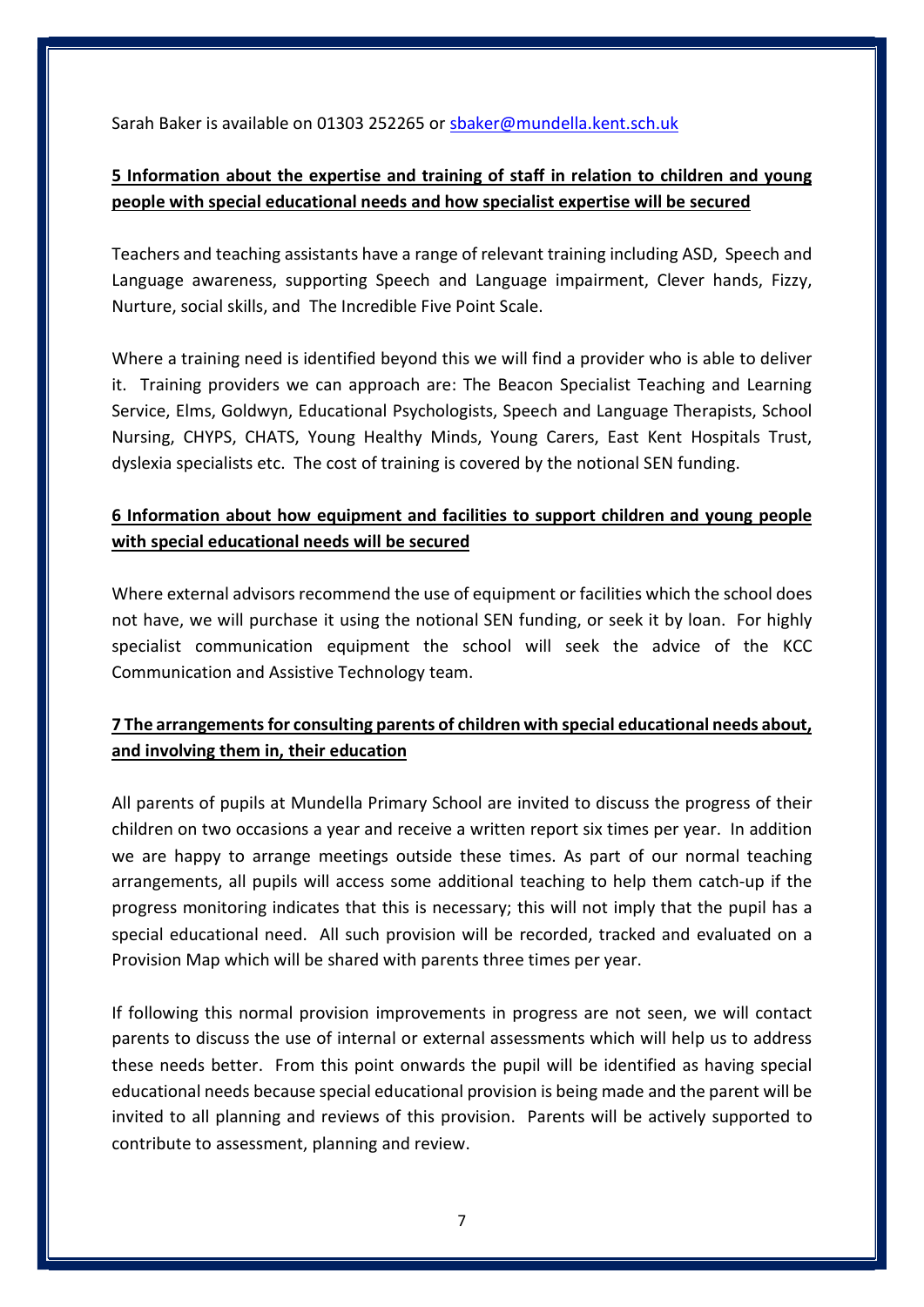In addition to this, parents of pupils with a statement of SEN / Education, Health and Care Plan will be invited to contribute to and attend an annual review, which, wherever possible will also include other agencies involved with the pupil. Information will be made accessible for parents.

### 8 The arrangements for consulting young people with special educational needs about, and involving them in, their education

When a pupil has been identified to have special educational needs because special educational provision is being made for him or her, the pupil will be consulted about and involved in the arrangements made for them as part of person-centred planning. Parents are likely to play a more significant role in the childhood years with the young person taking more responsibility and acting with greater independence in later years.

## 9 The arrangements made by the governing body relating to the treatment of complaints from parents of pupils with special educational needs concerning the provision made at the school

The normal arrangements for the treatment of complaints at Mundella Primary School are used for complaints about provision made for special educational needs. We encourage parents to discuss their concerns with the class teacher, in the first instance, then the inclusion assistant; before going on to the SENCO or Headteacher to resolve the issue before making the complaint formal to the Chair of the governing body.

If the complaint is not resolved after it has been considered by the governing body, then a disagreement resolution service or mediation service can be contracted. If it remains unresolved after this, the complainant can appeal to the First–tier Tribunal (Special Educational Needs and Disability), if the case refers to disability discrimination, or to the Secretary of State for all other cases.

There are some circumstances, usually for children who have a Statement of SEN where there is a statutory right for parents to appeal against a decision of the Local Authority. Complaints which fall within this category cannot be investigated by the school.

10 How the governing body involves other bodies, including health and social services bodies, local authority support services and voluntary organisations, in meeting the needs of pupils with special educational needs and in supporting the families of such pupils

The governing body have engaged with the following bodies:-

Free membership of LIFT for access to specialist teaching and learning service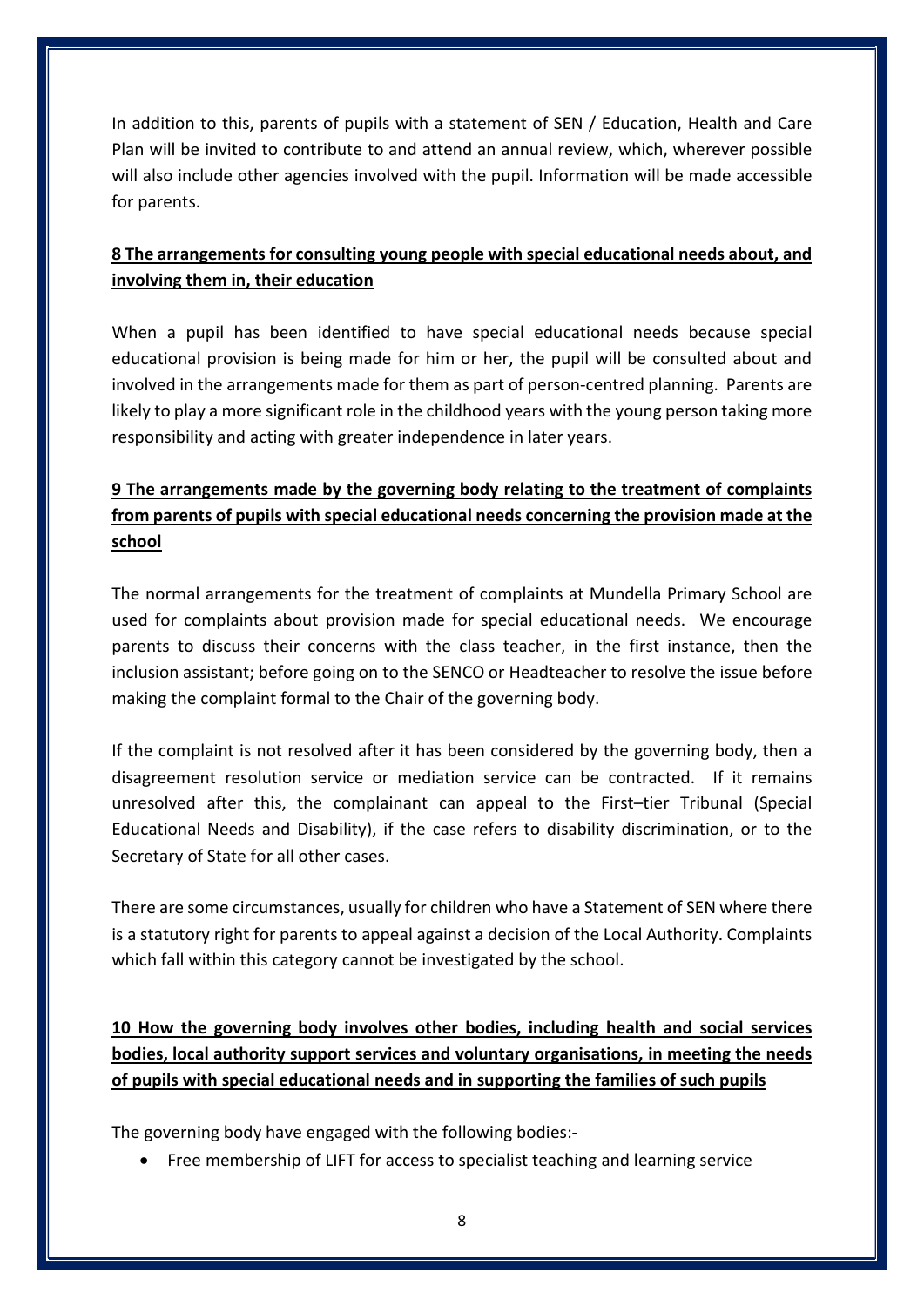- Link to Disabled Children's Service for support to families for some pupils with high needs
- Access to local authority's service level agreement with Speech and Language Therapy Services / Occupational Therapy Services / Physiotherapy Services for pupil with requirement for direct therapy or advice
- Ability to make ad hoc requests for advice from Communication and Assistive Technology Team, etc
- Membership of professional networks for SENCO: SENCO forum and the Nurture Group Network.
- Service level agreement with Educational Psychologist for 9 days per year.

### 11 The contact details of support services for the parents of pupils with special educational needs and disabilities and children and young people with SEND up to age 25 (Code of Practice 2015, 6.39)

Information Advice and Support Kent (IASK) provides a free and confidential, information, advice and support service, for parents of a disabled child or child with special educational needs and to children and young people up to age 25 who have a special educational need or disability.

Trained staff can provide impartial legally based information and support on educational matters relating to special educational needs and disabilities, including health and social care. The aim is to empower parents, children and young people to fully participate in discussions and make informed choices and decisions. Also to feel confident to express their views and wishes about education and future aspirations.

They can be contacted on

HELPLINE: 03000 41 3000 Office: 03000 412412 E-mail: iask@kent.gov.uk

www.kent.gov.uk/iask

## 12 The school's arrangements for supporting pupils with special educational needs in transferring between phases of education or in preparing for adulthood and independent living

At Mundella Primary School we work closely with the educational settings used by the pupils before they transfer to us in order to seek the information that will make the transfer is a seamless as possible.

We operate a thorough transition process where children, families and pre-school setting representatives are invited into school on numerous occasions throughout term 6.